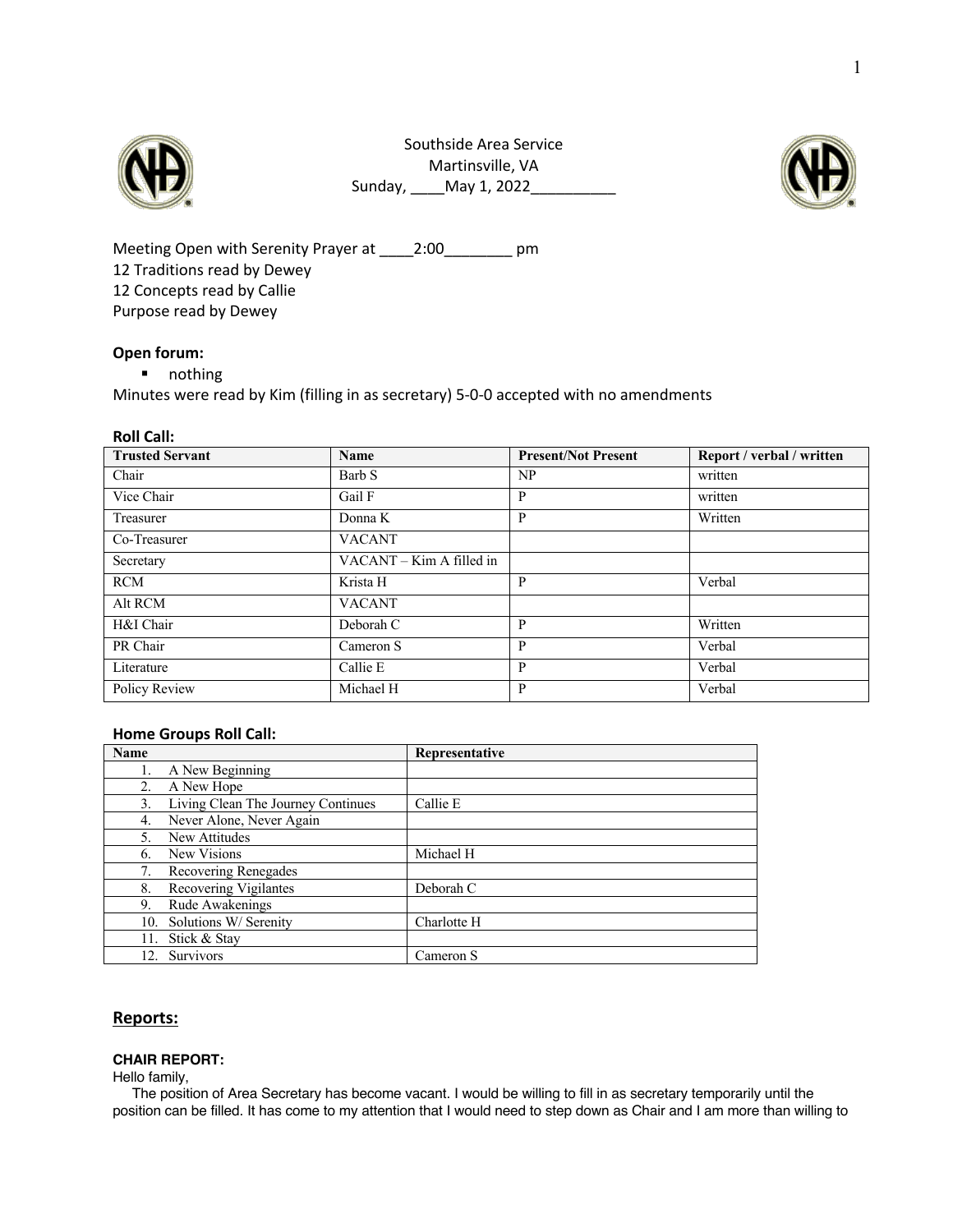do so at this time and take the Vice Chair position while I am acting as Secretary until we find someone to fill the position. It is my pleasure to serve with all of you in any capacity. Thank you all very much for your support to the South Side Area.

In loving service, Barb S.

# **Vice Chair:**

Hello Family,

I am Grateful that Barb is willing to become vice-chair and temporary secretary since we lost our secretary. I still have no feeling in three fingers so I cannot take notes or type reports. I will take chair position. Please consider taking the position of secretary and take it back to your home groups. The Spring Fling had some very good speakers, thank you for planning the activities. Thank you for allowing me to serve. ILS, Gail F.

• Following the Chair and Vice Chair's reports we discussed perhaps changing chair/vchair commitments and the body felt if there is someone willing to fill the secretary commitment, Gail and Barb won't need to switch

# **Treasurer** report: Donna K - 4-0-0

## **SOUTHSIDE AREA MONTHLY TREASURER'S REPORT**

**Date: May 2022 / reporting for April 2022**

**BEGINNING BALANCE** \$30.98

## **GROUP DONATIONS**

| A NEW HOPE                     |          |
|--------------------------------|----------|
| LIVING CLEAN                   | \$215.96 |
| <b>NEVER ALONE</b>             |          |
| <b>NEW ATTITUDES</b>           |          |
| <b>NEW BEGINNINGS</b>          |          |
| <b>NEW VISION</b>              |          |
| <b>NOT A GOOD DAY FOR</b>      |          |
| <b>RELAPSE</b>                 |          |
| RECOVERING VIGILANTES          | S20.00   |
| <b>QUARANTINED IN RECOVERY</b> |          |
| <b>SOLUTIONS WITH SERENITY</b> | S30.0    |
| SPIRITUAL PRINCIPLES           |          |
| <b>STEPS INTO SERENITY</b>     |          |
| <b>STEPS TO FREEDOM</b>        |          |
| <b>STEPS TO RECOVERY</b>       |          |
| <b>STICK AND STAY</b>          |          |
|                                |          |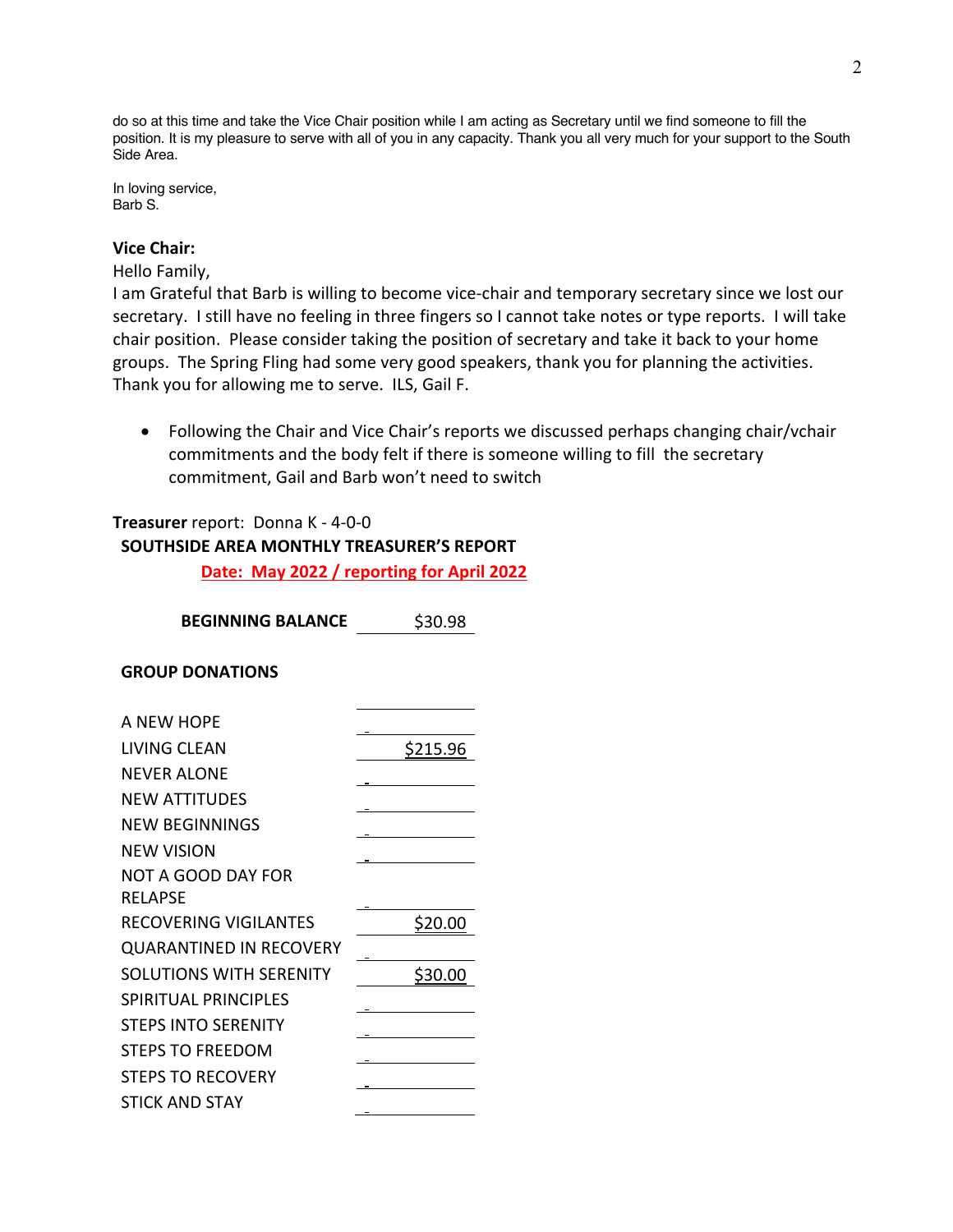**SURVIVORS** 

| <b>GRETNA</b>       |                              |          |
|---------------------|------------------------------|----------|
|                     | <b>TOTAL GROUP DONATIONS</b> | \$265.96 |
|                     |                              |          |
| <b>OTHER INCOME</b> |                              |          |
| <b>LITERATURE</b>   | \$0.00                       |          |
| NYE event           | \$403.00                     |          |
| <b>Spring Fling</b> | \$149.00                     |          |
|                     |                              |          |
|                     | <b>TOTAL INCOME</b>          | \$848.94 |
|                     |                              |          |

## **LESS EXPENSES**

| Payee                      | Check #                                   | <b>Amount</b>             |             |
|----------------------------|-------------------------------------------|---------------------------|-------------|
| Rent                       | 2392                                      | \$5.00                    |             |
|                            |                                           |                           |             |
|                            |                                           |                           |             |
|                            |                                           |                           |             |
|                            |                                           |                           |             |
|                            |                                           |                           |             |
|                            |                                           | <b>Total Expenditures</b> | \$5.00      |
|                            |                                           |                           |             |
| <b>ENDING BANK BALANCE</b> |                                           |                           | \$1,643.94  |
| LESS PRUDENT RESERVE       |                                           |                           | ( \$800.00) |
| <b>TOTAL AVAILABLE</b>     |                                           |                           | \$843.94    |
|                            |                                           |                           |             |
|                            | <b>TOTAL AVAILABLE WITHOUT LITERATURE</b> |                           | \$0.00      |
|                            |                                           |                           |             |
| <b>REGIONAL DONATION</b>   |                                           |                           | \$0.00      |
|                            |                                           |                           |             |

Treasurer's Report Sunday, May 1, 2022

Hello Family.

We had a beginning balance of \$30.98. We had a total of \$265.95 in group donations. The funds raised at the NYE event was \$403.00. The Activities event in Danville raised \$149.00, plus deposits. That gave us a total of \$1648.54. I paid the rent with check #2392 in the amount of \$5.00. After prudent reserve, we have \$846.54.

We owe \$96.13 for the literature order.

We owe \$117.00 to the web master.

We may not be current on rent.

I would like to propose doing away with Venmo and paypal since we are meeting in person.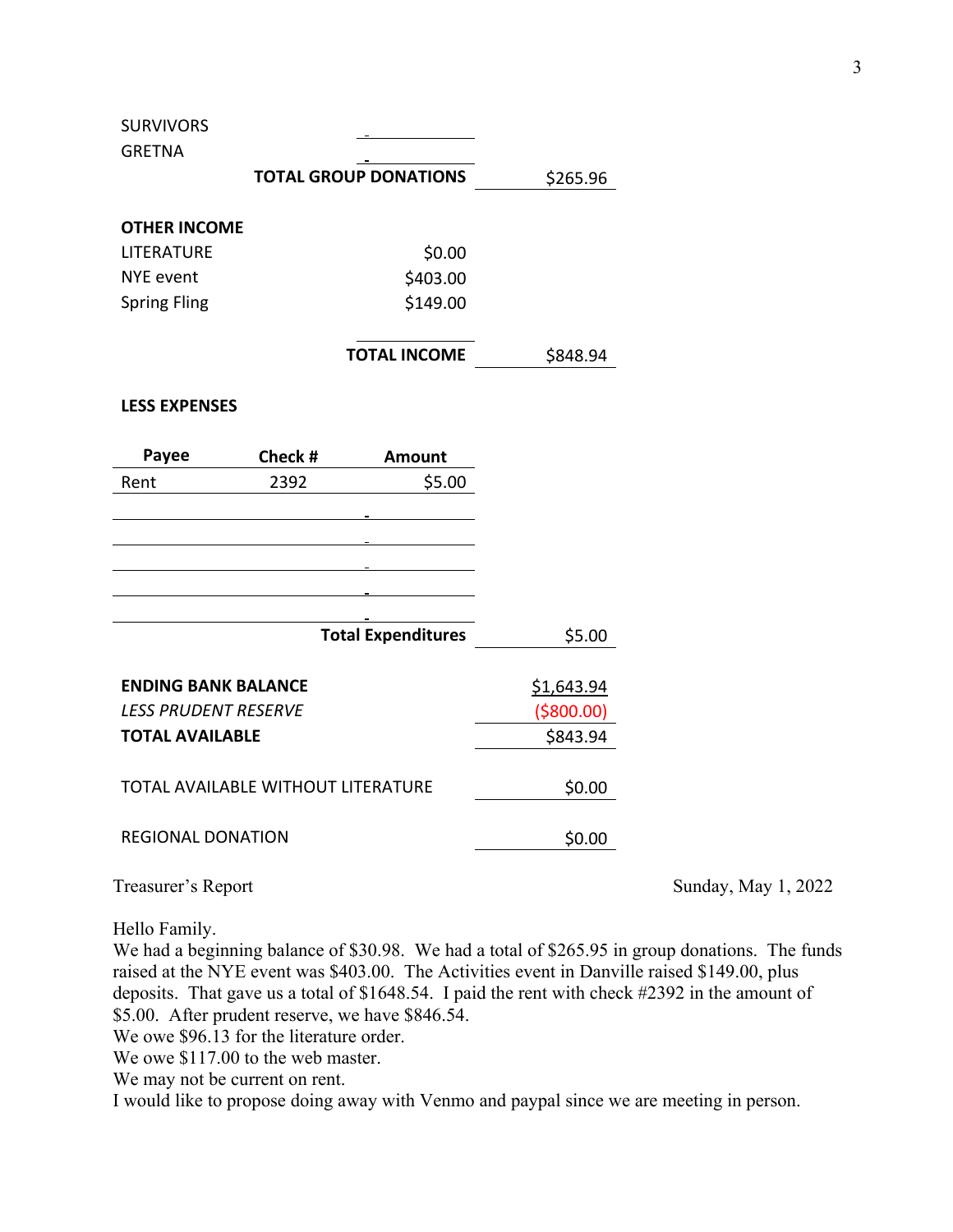Also, in response to the website report I was copied on, I would like to reimburse Kim the \$62.89. The Vice Chair fills in open positions per policy. Kim was Chair, not Vice Chair, with no budget. I believe that is where the confusion lies. Kim was filling in as Activities Chair and should be reimbursed. As Treasurer, I do not have a vote.

ILS, Donna Kay

### **Hospitals & Institutions (H&I):**

Greetings family,

We had an H&I event that we coordinated with Activities on April 9th. We had an amazing turnout and we also had a few people who showed interest in volunteering for the jail. I reached out to Rev. Abernathy for a new volunteer orientation and the date was not feasible for us to do the orientation. I replied and asked for a Saturday slot and so far I haven't heard anything from him yet. I will be reaching out to him and see what he can come up with. We are in dire need of an orientation because we have lost volunteers and unfortunately this limits our ability to serve every Tuesday for the Women's Annex. Also, I received a call from the Men's Jail about volunteers going into the facility alone and displaying inappropriate behavior. I spoke to Lawson W and he will diffuse this situation. We represent Narcotics Anonymous in all that we do so I will be scheduling a volunteer orientation for all existing volunteers to do over the do's and dont's of H& I service work. I received the literature for H&I from the literature chair as well. I have reached out to Southern Virginia letting them know we are still interested in coming in. I suggested an orientation as well and she explained that she would have to get back to me as soon as she can. We had subcommittee meeting on May 1st at 1pm. We had 12 in attendance. I didn't have too much to report verbally however all is in my report. Thank you for allowing me to serve.

In loving service,

Deborah C H&I Chair

### **Public Relations (PR):**

• Phone Line: Cameron is handling the phone. 2 calls from addicts in April.

• Website Report -

I submitted the invoice to the Area Treasurer for our yearly hosting expenses.

I made sure our meeting list was current and showed our PR chair how to generate the file needed for the Printer to print our meeting lists. I added the Activities Subcommittee Addendum to the website menu. It can be found under our policy link. I removed the outdated links on the side menu.

## **Former Chair and Treasurer Follow-up Report:**

The Activities Addendum is missing in the policy that the area approved. I don't recall going over that section. We need to ask the groups if it's ok to add it now and then I need to update the policy on the website and we can all print the addendum out.

## **Unreimbursed Expenses:**

I submitted a funds request along with receipts for the October Fundraiser and according to last month's minutes a decision was reached by this body to not repay my expenses.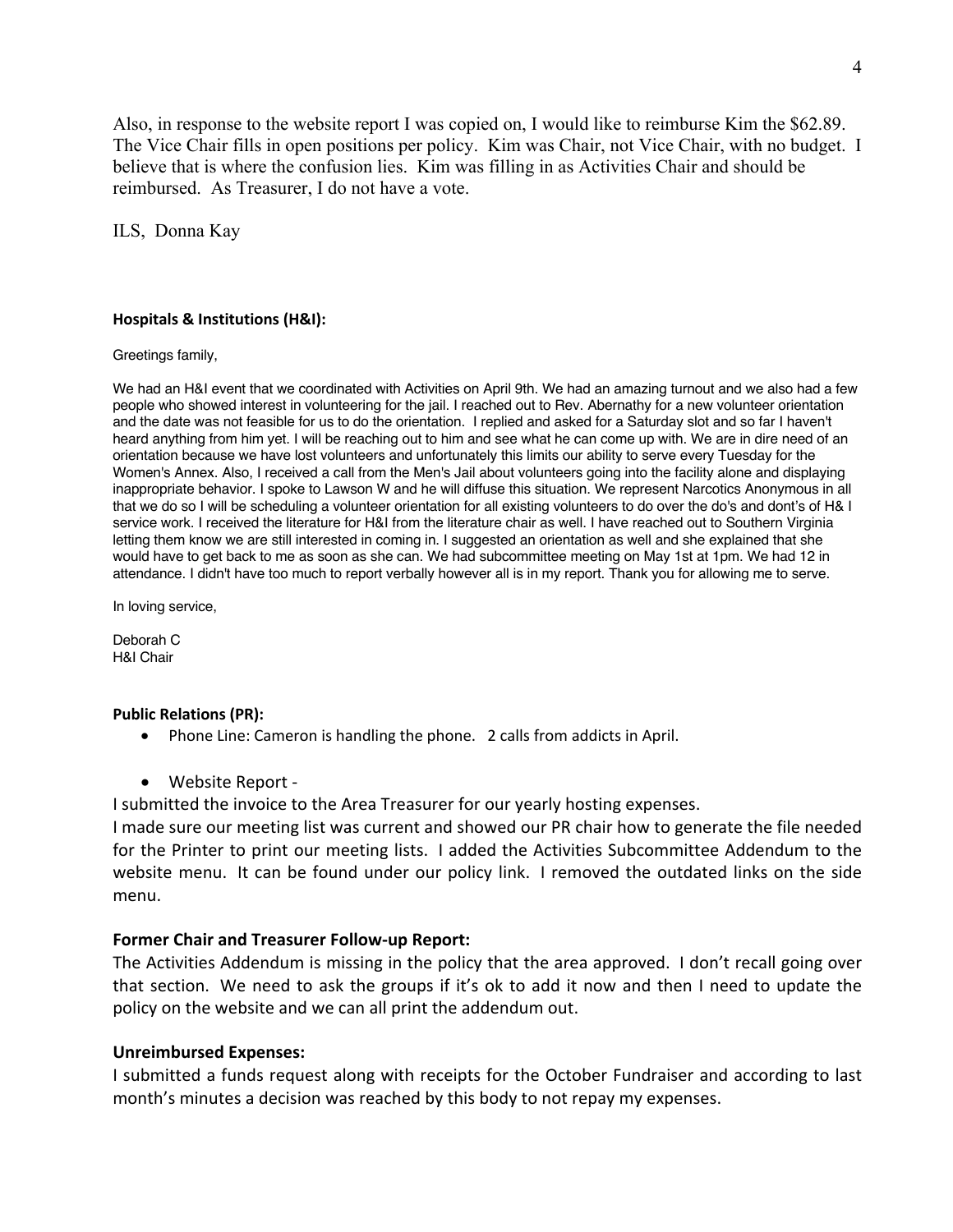I hope you will all recall, as the Area Chair I had to step in and make sure we had the chili cook off. Afterwards I took the nearly \$100.00 that was raised and submitted it to the treasurer (which is our policy) and I, as the treasurer, deposited it into the ASC checking account. As the treasurer, I didn't reimburse the receipts at the time because we were below prudent reserve.

That month, as the treasurer, I received a funds request from the chair (myself) and from the H&I chair (Deborah C). The H&I funds request was for funds already spent as well.

Both these funds requests were for furthering our primary purpose. I didn't reimburse right then because we were below prudent reserve. I let the new treasurer know about the two funds requests forms that were in the folder and I reported to the area and to her that these two expenses were outstanding.

H&I was reimbursed in March. I would ask that the members who are present today speak up and encourage the new treasurer to reimburse this properly documented expense. There is no policy that I can find that says an expense can not be reimbursed if there is no funds request prior to the spending. If there were such a policy, then I could cite example after example where we have been in violation of it. However, there IS a policy that states ALL moneys and receipts from our events must be submitted the ASC meeting following the event. The Activities committee is not authorized to disburse funds, so no receipts should be reimbursed at the event itself, unless that is money that the area has already properly approved.

Example:

- a funds request form was submitted detailing how the money requested will be spent.
- Area approves the funds request and
- the area treasurer grants the funds request.
- The Activities Chair at that point can pay expenses as approved and then submit what remains at the next ASC

In the case of the last three Area Sponsored Events, the Area didn't receive, nor grant, a funds request prior to the event and therefore didn't write a check prior to any of the events. What should have happened in all three events was: the money that was collected should have come to Area along with expense receipts and then the disbursement of expenses would happen by the treasurer. This is exactly what did happen with the Chili cookoff except the expenses have not yet been reimbursed.

In service, Kim A, **Webservant** 

**Regional Committee Member (RCM):**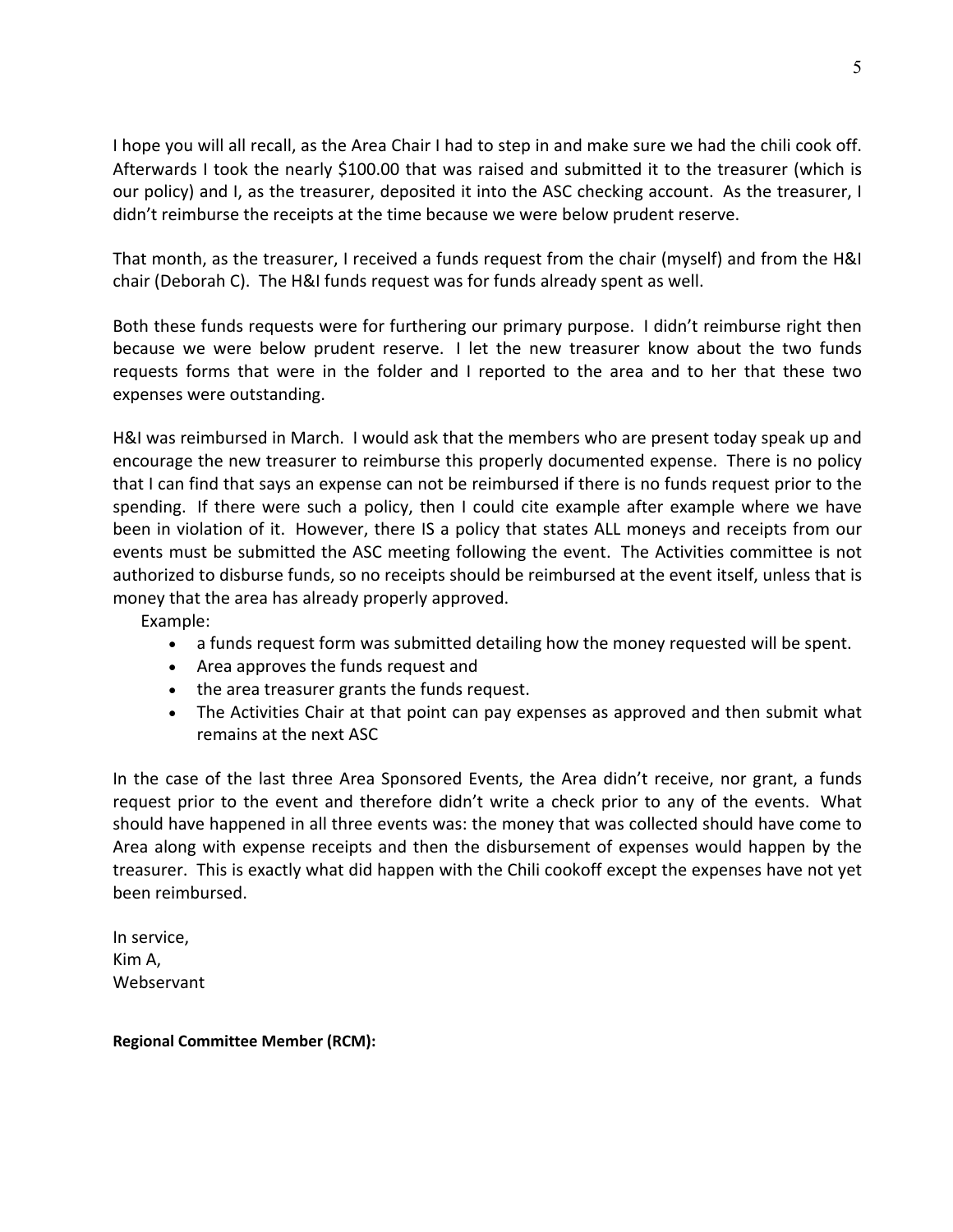Hello Family, The GSR assembly and Region were on April  $16<sup>th</sup>$  &  $17<sup>th</sup>$ , which was also Easter weekend (I do not understand why this was scheduled on easter weekend Ugh). With that being said, I completely forgot about it until. Sunday night. I do apologize; however, it was easter. I will set a reminder for the next Region.

In Loving Service, Krista H.

# **Activities:**

Hello Family, The Spring Fling was an amazing day of food, fun, fellowship. The speakers were great. The activities committee has already planned our next event will be on June 18<sup>th</sup> at Ascension Lutheran Church on Main St. in Danville We are calling it the "Summer of Love" We going to have speakers that have been in Na for decades. WE will be selling Hamburgers and Hot Dog Plates for \$7.00 and Chicken plates for \$10.00 a plate. Bake sale and NA memorabilia. The flyer is on the website. Please announce that baked goods and NA memorabilia to be donated for the sale and auction. Also pleases bring covered dishes.

In Loving Service Krista H.

# **Policy Committee:**

No report

## **Literature Committee:**

Callie reported that she placed an H&I order \$96.13 and the receipt was submitted to the treasurer

| Name |                                    | Representative | <b>Donation</b> | <b>Report - Written or Verbal</b>                                             |
|------|------------------------------------|----------------|-----------------|-------------------------------------------------------------------------------|
|      | A New Beginning                    |                |                 |                                                                               |
|      | A New Hope                         |                | \$              |                                                                               |
| 3.   | Living Clean The Journey Continues | Callie         | \$0             | Verbal MM celebrating May<br>3rd                                              |
| 4.   | Never Alone, Never Again           |                | \$              |                                                                               |
|      | New Attitudes                      |                | \$              |                                                                               |
| 6.   | New Visions                        | Mike H         | \$0             | May 28 <sup>th</sup> fundraiser speaker<br>$iam 2-9$                          |
|      | Recovering Renegades               |                | \$              |                                                                               |
| 8.   | Recovering Vigilantes              | Deborah C      | \$70            | written                                                                       |
| 9.   | Rude Awakenings                    |                | \$              |                                                                               |
| 10.  | Solutions W/ Serenity              | Charlotte H    | \$0             | Written May 4 Stephen,<br>Marvin 20 years June 22.<br>April "Day in the Park" |
| 11.  | Stick & Stay                       |                | \$              |                                                                               |
| 12.  | Survivors                          | Cameron        | \$0             | Mandy May $14th 18$ months                                                    |

### **GSR Reports:**

### **Home Group reports**

**Recovering Vigilantes:**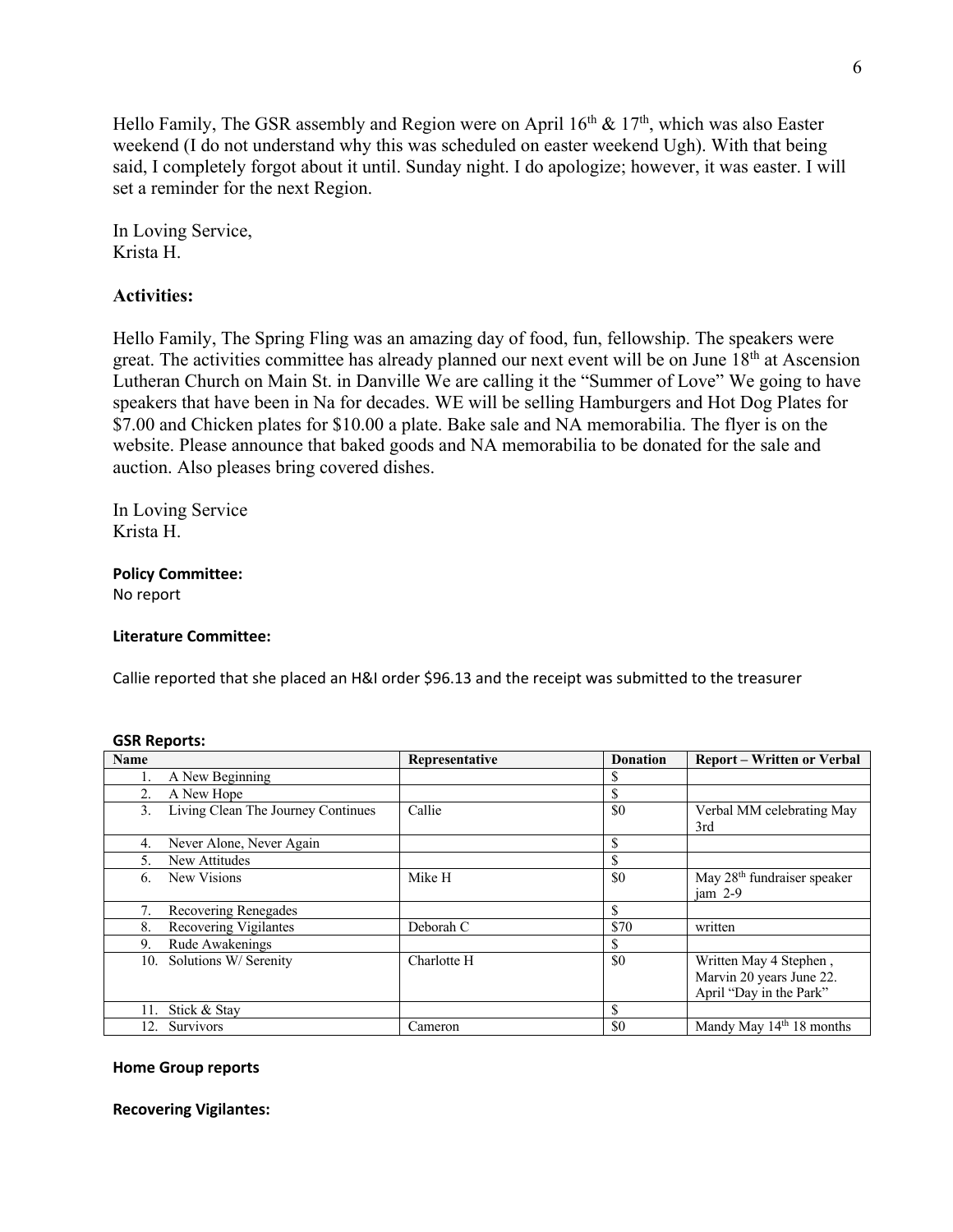#### Greetings,

All is well. We have a new format for our homegroup. Starting this month, we will have a speaker meeting the last Wednesday of the month. Also, on May 11th at 8pm Vince M will be celebrating 14 years and Tony G will be celebrating 17 years. It will be a speaker meeting. We have a \$70.00 donation to Area as well.

In loving service,

Deborah C, GSR

### **New Visions:**

Hello family

New visions is doing good. Meeting attendance is slowly picking up. We still have 3 meetings a week. Sunday, Tuesday and Saturday. On May 28<sup>th</sup>, 2022 we will have a fund raiser/speaker jam from 2-9 at 1425 Spruce Street Extention, Martinsville, VA Christ Church.

In Loving service, Mike H

### **OLD BUSINESS:**

§ **none**

### **NEW BUSINESS:**

- Secretary commitment Kim is willing to be a nominee. Home Groups can send others and it will be voted on next month.
- **•** Activities: requesting a seed fund. Treasurer and others explained about how the budget works. Activities has a budget which is \$100/per quarter

## **Elections (Available Positions):**

- § Secretary
- Co-Treasurer
- RCM Alt GSRs please send your nominees for the above 3 commitments

Motion to eliminate reading the entire prior meeting minutes at every ASC. Intent: to save time Charlotte: made Mike H: seconded

Donna wanted to delete the venmo and paypal options, but for the time being keep Cashapp No objections

### **Meeting for next month:**

Motion to close given by Callie and seconded by Deborah. 3:32